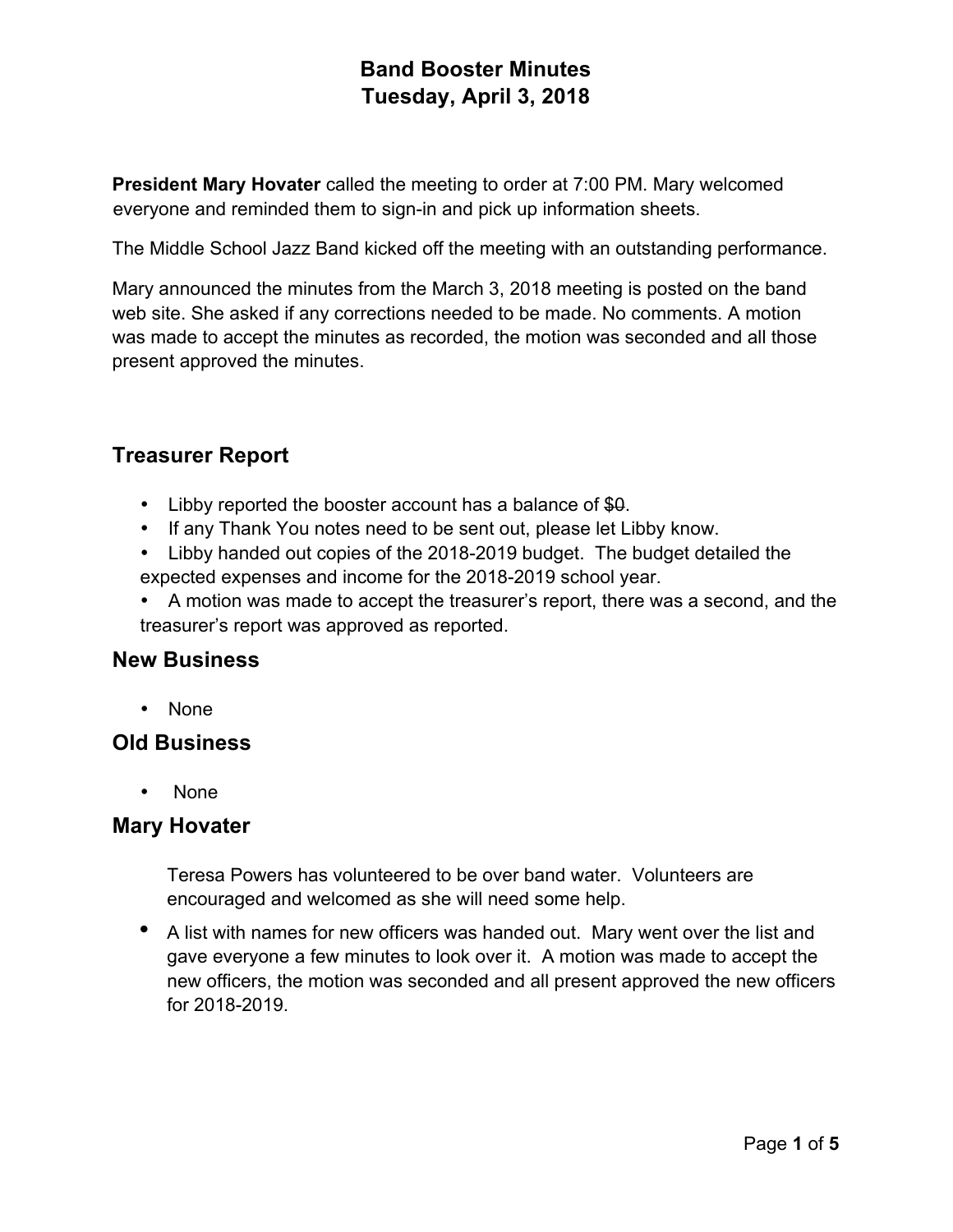## **Mr. Smith**

- Reminded everyone to pick up a copy of the handouts.
- Band letter forms are due April 6
- Color Guard Auditions will be April 11<sup>th</sup> at 4:00 PM.
- Symphonic & Concert Band auditions are April 11
- Dance Line, Majorettes, & Colorguard have uniform fittings April 23
- Deadline for Senior Baby Picture and Plans is April  $18<sup>th</sup>$ .
- Band Banquet Money and DVD picture due on April  $25<sup>th</sup>$ . The cost is \$15 per person.
- CHS Spring Concert will be May 3<sup>rd</sup> at CHS Auditorium at 7:00 PM.
- Jazz Band will be taking a trip to Six Flags in Atlanta Georgia to perform at the park. We will be taking a charter bus on May the  $4<sup>th</sup>$  &  $5<sup>th</sup>$ .
- All-State will be in Montgomery on April  $19^{th}$ ,  $20^{th}$  &  $21^{st}$ .
- Band Banquet will be in May at Stonebridge on May  $10<sup>th</sup>$  at 6:30 PM.

Mr. Smith Thanked all the booster for all they do for the kids and the band.

## **Chaperones**

• None

### **Concessions**

- We will need to get concession stand ready, info will go out on FB in July
- FB page is Cullman Band Boosters Inc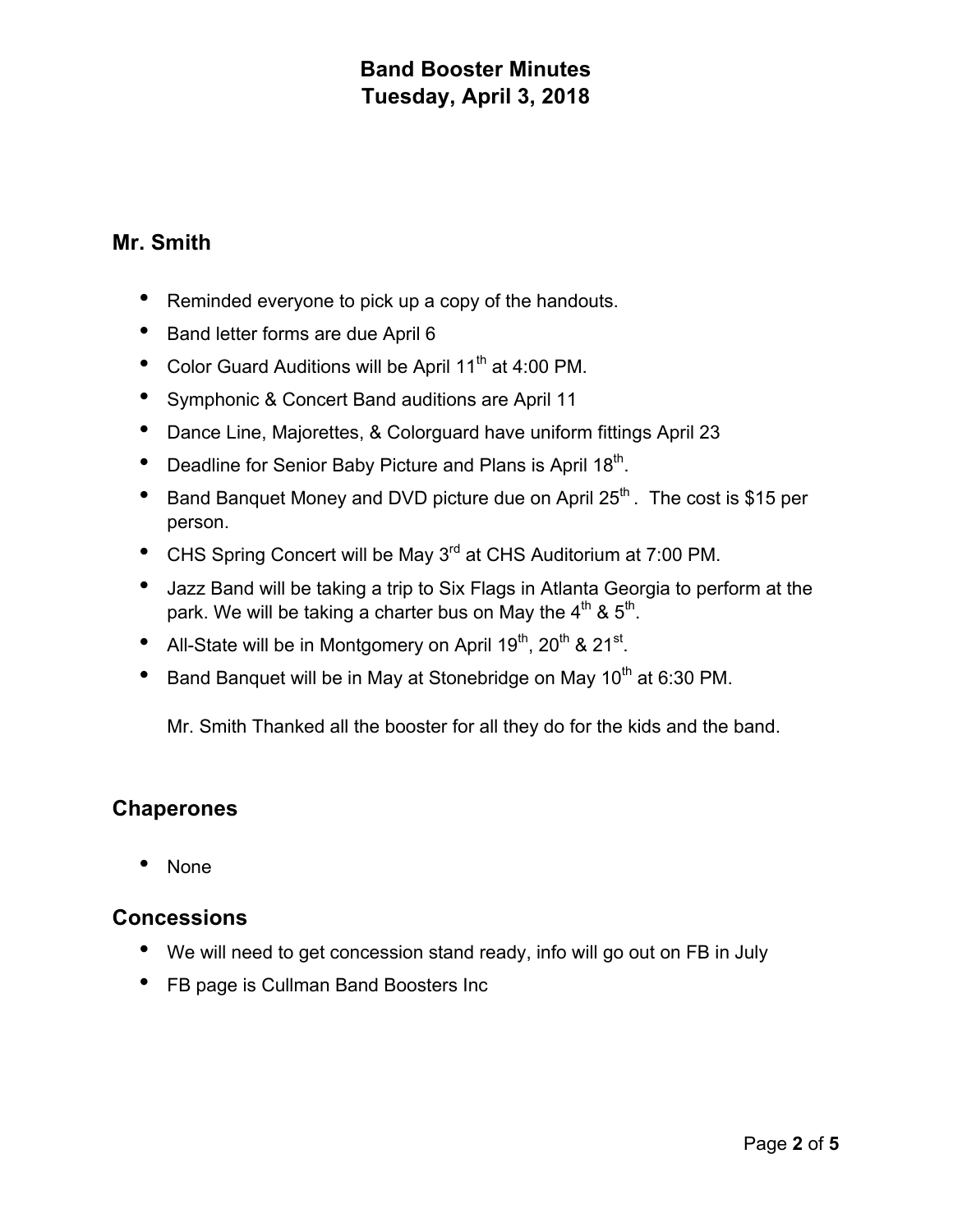## **Hospitality Committee**

• None

## **Uniforms**

- We still have three uniforms that have not been turned in from marching season. The uniforms that are still out are band members that did not go on the band trip. Please make sure the uniforms have been cleaned and turned in before school is out, or you will be responsible to pay for them.
- Julie Smith has helped with the middle school uniforms and will be moving to the high school next year to help. She has ask for a  $7<sup>th</sup>$  grade or  $8<sup>th</sup>$  grade parent to take over the uniforms at the middle school. Please contact her if you can help or might know somebody that can help.

## **Public Relations**

• No reports

### **Dance Line**

• No reports

## **Color Guard**

• Leeanna Smith announce that the Color Guard will be having a fundraiser June 22nd, a Golf Tournament. At the organization meeting on April 26<sup>th</sup> a packet will be handed out to the Color Guard Members.

### **Majorettes**

No reports

### **Pit Crew**

• No reports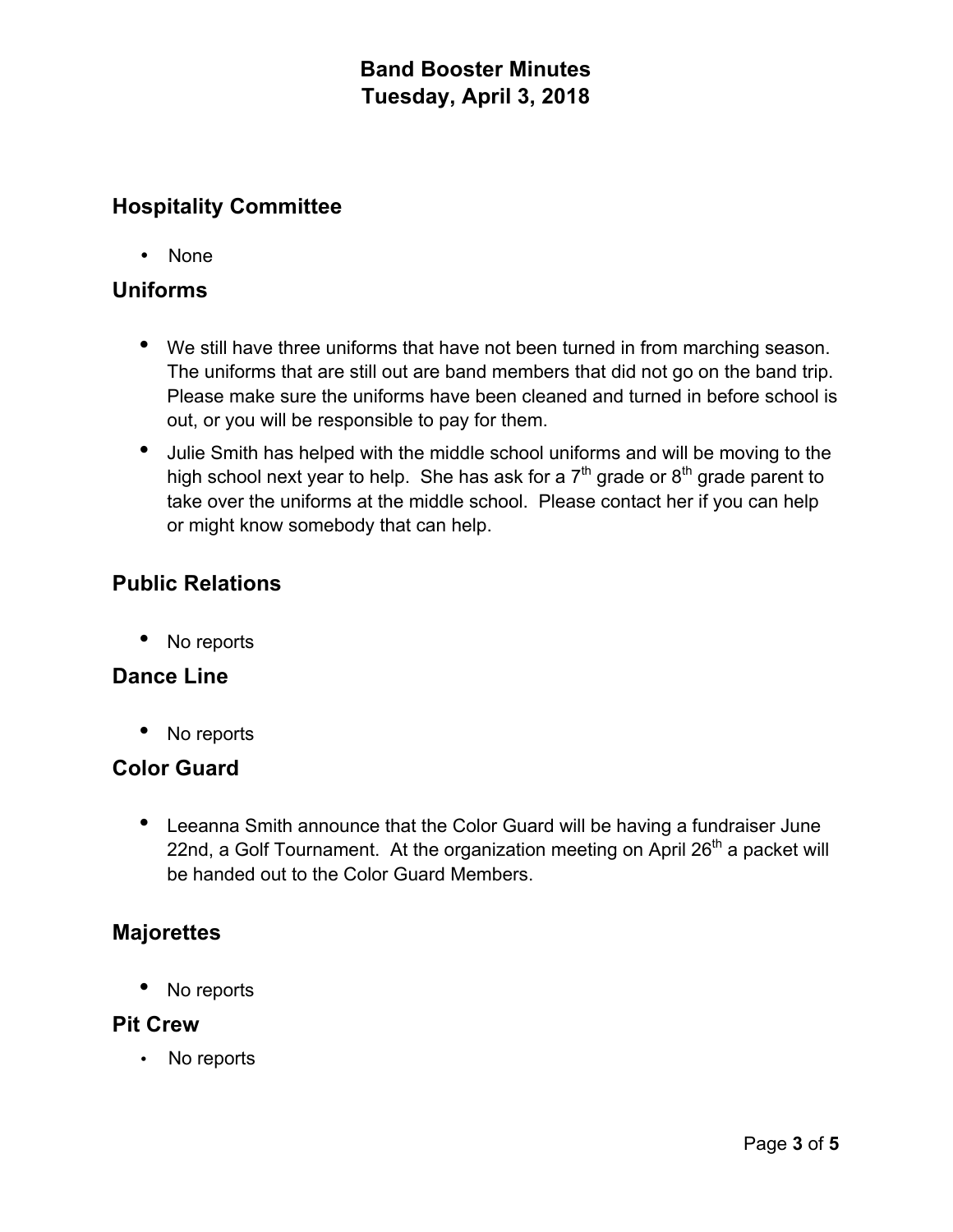## **Mrs. Bean**

- Welcomed all the Middle School parents and reminded them to pick up the CMS handouts.
- Reminded the parents to save your box tops and turn them in, for CMS Band. This help for a fund raiser for us.
- CMS card party is @ Carlton's April 4.
- Congratulations to the following band students on the results of their state auditions. Yukino Shichinohe placed  $1<sup>st</sup>$  in the district on alto saxophone and was selected for the Alabama All State Band. Allen Jiang placed  $2^{nd}$  in the district on alto saxophone. Elijah Puttman placed  $2<sup>nd</sup>$  in the district on tenor saxophone. Jacob Dye placed  $5<sup>th</sup>$  in the district on percussion. Jordan Nash placed  $8<sup>th</sup>$  in the district on clarinet. All five students were selected for the District Honor Band. Congratulations!
- Band Banquet money due on April  $5<sup>th</sup>$ , the cost to attend is \$15.00 per person. Make check out to CMS Band. The Banquet is on May  $7<sup>th</sup>$  at Stonebridge at 6:30 pm. Also, any pictures from band this year email to Mrs. Bean for the banquet.
- All State is on April  $19<sup>th</sup>$ ,  $20<sup>th</sup>$  and the  $21<sup>st</sup>$ .
- CMS Spring Concert is on April the  $30<sup>th</sup>$  at 7:00 pm. Students need to arrive by 6:15 pm.
- CMS Band pictures will be taken later to be announced.
- We are finishing up with the scales for the awards for the band banquet.
- Uniforms need to be cleaned and turned in on the day of pictures.

## **Mr. Teuscher**

- Thanked everyone who helped with the Dinner with the Drumline.
- Concert Band auditions are April 22-23.
- Alabama Day of Percussion at Austin High School will be April 26<sup>th</sup>. The fee is a total of \$10.00 for the event. This is fee is for attending and for lunch.